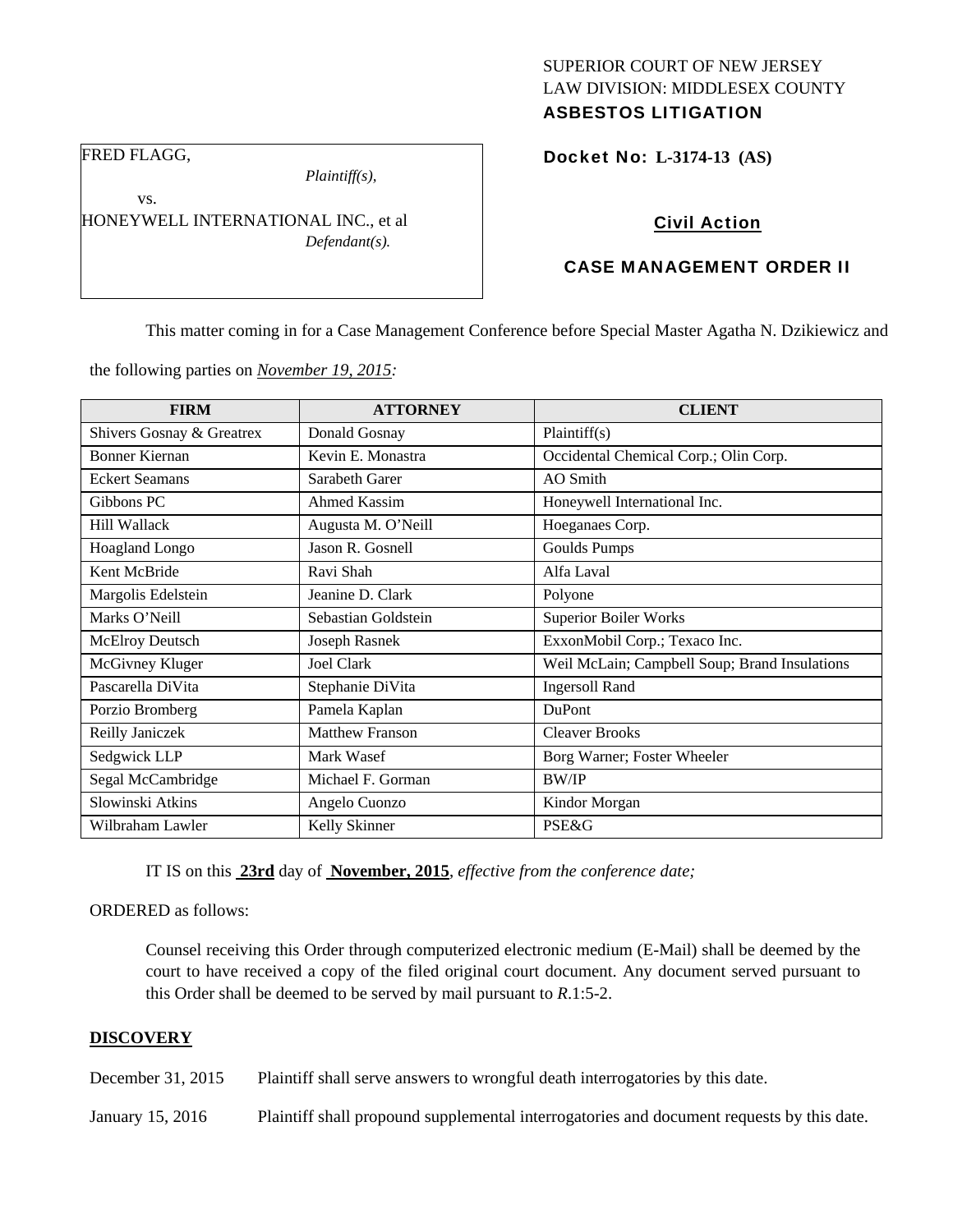| February 19, 2016 | Defendants shall serve answers to supplemental interrogatories and document requests by<br>this date.                                                                                                       |
|-------------------|-------------------------------------------------------------------------------------------------------------------------------------------------------------------------------------------------------------|
| January 15, 2016  | Defendants shall propound supplemental interrogatories and document requests by this<br>date.                                                                                                               |
| February 19, 2016 | Plaintiff shall serve answers to supplemental interrogatories and document requests by this<br>date.                                                                                                        |
| April 15, 2016    | Fact discovery, including depositions, shall be completed by this date. Plaintiff's counsel<br>shall contact the Special Master within one week of this deadline if all fact discovery is not<br>completed. |
| May 13, 2016      | Depositions of corporate representatives shall be completed by this date.                                                                                                                                   |

### **EARLY SETTLEMENT**

April 15, 2016 Settlement demands shall be served on all counsel and the Special Master by this date.

### **SUMMARY JUDGMENT MOTION PRACTICE**

| June 10, 2016 | Plaintiff's counsel shall advise, in writing, of intent not to oppose motions by this date. |
|---------------|---------------------------------------------------------------------------------------------|
| June 24, 2016 | Summary judgment motions shall be filed no later than this date.                            |
| July 22, 2016 | Last return date for summary judgment motions.                                              |

## **MEDICAL DEFENSE**

- December 31, 2015 Plaintiff shall serve executed medical authorizations by this date.
- March 1, 2016 Plaintiff shall serve medical expert reports by this date.
- March 1, 2016 **Upon request of defense counsel**, plaintiff is to arrange for the transfer of pathology specimens and x-rays, if any, by this date.
- August 31, 2016 Defendants shall identify its medical experts and serve medical reports, if any, by this date. **In addition, defendants shall notify plaintiff's counsel (as well as all counsel of record) of a joinder in an expert medical defense by this date.**

#### **LIABILITY EXPERT REPORTS**

- June 17, 2016 Plaintiff shall identify its liability experts and serve liability expert reports or a certified expert statement by this date or waive any opportunity to rely on liability expert testimony.
- August 31, 2016 Defendants shall identify its liability experts and serve liability expert reports, if any, by this date or waive any opportunity to rely on liability expert testimony.

#### **EXPERT DEPOSITIONS**

September 16, 2016 Expert depositions shall be completed by this date. To the extent that plaintiff and defendant generic experts have been deposed before, the parties seeking that deposition in

\_\_\_\_\_\_\_\_\_\_\_\_\_\_\_\_\_\_\_\_\_\_\_\_\_\_\_\_\_\_\_\_\_\_\_\_\_\_\_\_\_\_\_\_\_\_\_\_\_\_\_\_\_\_\_\_\_\_\_\_\_\_\_\_\_\_\_\_\_\_\_\_\_\_\_\_\_\_\_\_\_\_\_\_\_\_\_\_\_\_\_\_\_\_\_\_\_\_\_\_\_\_\_\_\_\_\_\_\_\_